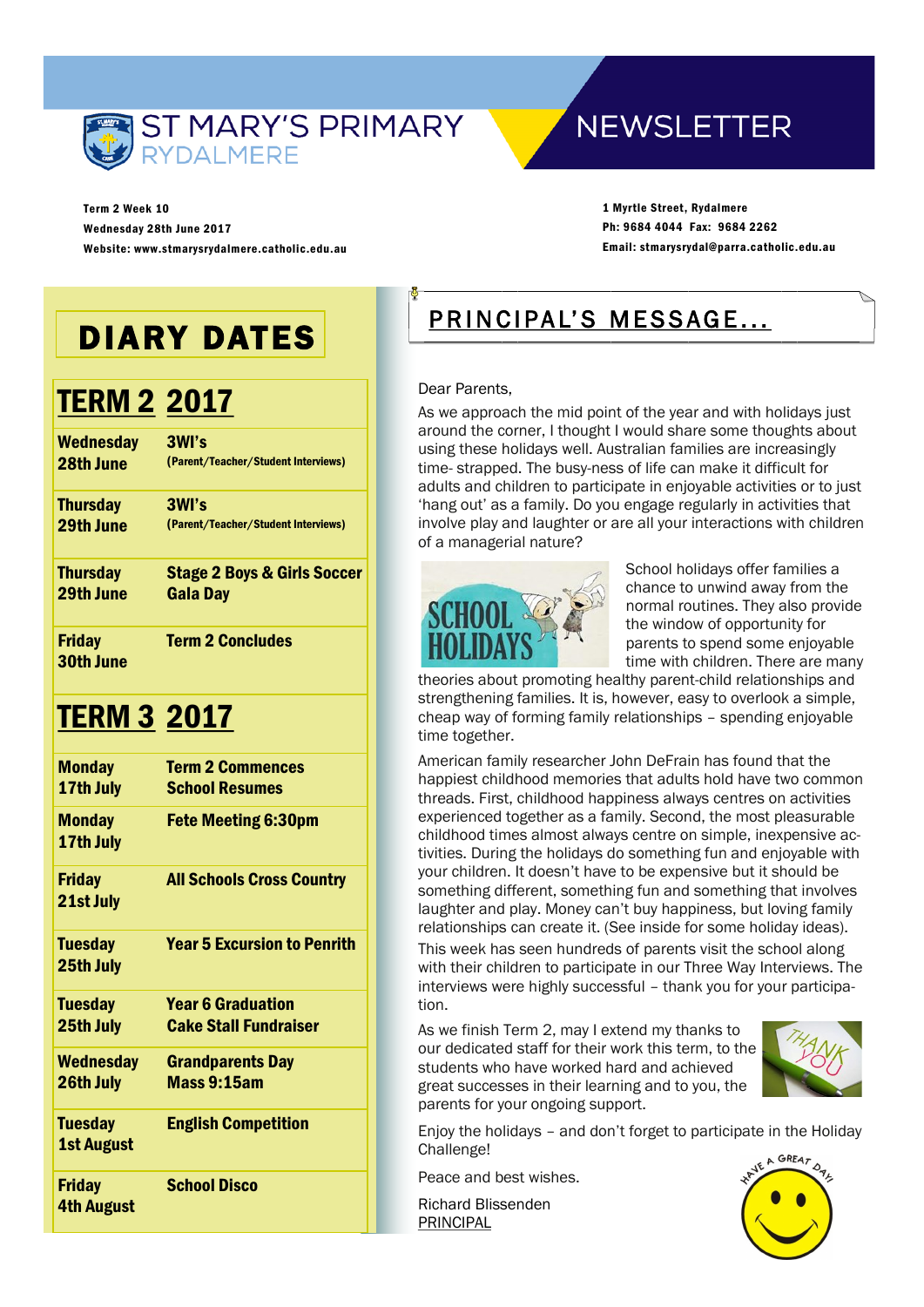### St Mary's Newsletter……

#### NEW FINANCIAL MANAGEMENT SYSTEM

A reminder that our new Financial Management System will go live at the start of Term 3. Due to the changeover, we will be unable to accept any over the counter payments at the office on Monday 17th July and Tuesday 18th July. As paper receipts will no longer be sent home, please also ensure that you have supplied the office with an up to date email address for your family if you haven't already done so. Please be patient with us during the changeover period while we establish our new procedures and work through any unexpected issues. Thank you.

#### RMS FEEDBACK

At the last P&F Meeting I was able to share, in some detail, the reasons why we were unsuccessful with our application for a crossing supervisor on the Pine Street crossing. In summary, the reason we were unsuccessful was that the *"crossing must be used by a minimum of 50 unaccompanied infant and / or primary school children per hour across a road carrying 300 passenger car units per hour in the morning and afternoon school zone times. (Heavy vehicles over three tonnes unloaded are counted as two passenger car units.)"* In our case, we met all the other requirements except this one!

#### WE READ TOO!

#### Invitation to all parents/grandparents.

I love to promote reading, not just as an enjoyable pastime, but as a key to improved learning, literacy, empathy, creativity… to name just a few.

If you would like to take part in a library display "We Read Too!" and are happy for your photo to be displayed around the school or on the library's Twitter page, please bring a book you are currently reading, or a favourite children's book to school Week 1 of Term 3 and take a pose!

Take this opportunity, just like our staff did (see display just outside the library), for children to see important adults in their lives READING!

 Photos will be taken in the library on:- *Monday 17 July*; *Tuesday 18 July* and *Wednesday 19 July* from 8.30am – 10:00am and 2.30pm-3.30pm.

Hope to see you and Happy Reading!

*Mrs Radocchia*—Librarian

| <i>BIRTHDAY</i><br><b>CELEBRATIONS</b> |                                          |  |
|----------------------------------------|------------------------------------------|--|
| June 29<br>July $4$                    | Isabel Kable<br>Oscar Moy<br>Sarah Jalil |  |

|                | Aanya Singh                                   |
|----------------|-----------------------------------------------|
| July 6         | Jacob Carr                                    |
| July 9         | Eric Mastronardo                              |
| <b>July 10</b> | London Ardeleanu                              |
| <b>July 11</b> | Andrea Leon                                   |
| <b>July 16</b> | Nicholas Kim                                  |
| July 18        | Nadia LaMacchia                               |
| <b>July 19</b> | Nate McKinnon                                 |
| <b>July 21</b> | Sebastian Jalil                               |
|                | Oliver Hill                                   |
| July 22        | Chloe Williams                                |
| July 24        | Lochlainn Melville                            |
| July 25        | Elizabeth Hogan                               |
|                | We would like to wish all of these children a |

*very happy birthday!!*

### HOLIDAY IDEAS FOR YOU AND THE FAMILY

Holiday ideas to do with children and young people:

- ◆ Ask children about their favourite activity and take your cues from them.
- Take older children on a date one-onone.
- ◆ Plan an outing in advance and use public transport if that is not your normal mode.
- ◆ Start and finish reading a novel to older children.
- ◆ Take a photo of you and / or your child reading and tweet about it.
- $\triangleleft$  Have a TV Free day play a board game, play cards or listen to some good music.
- ◆ Visit the library or local park.

Make the alternative activities so good that the kids look forward to the 'games' day.

ENJOY YOUR BREAK!!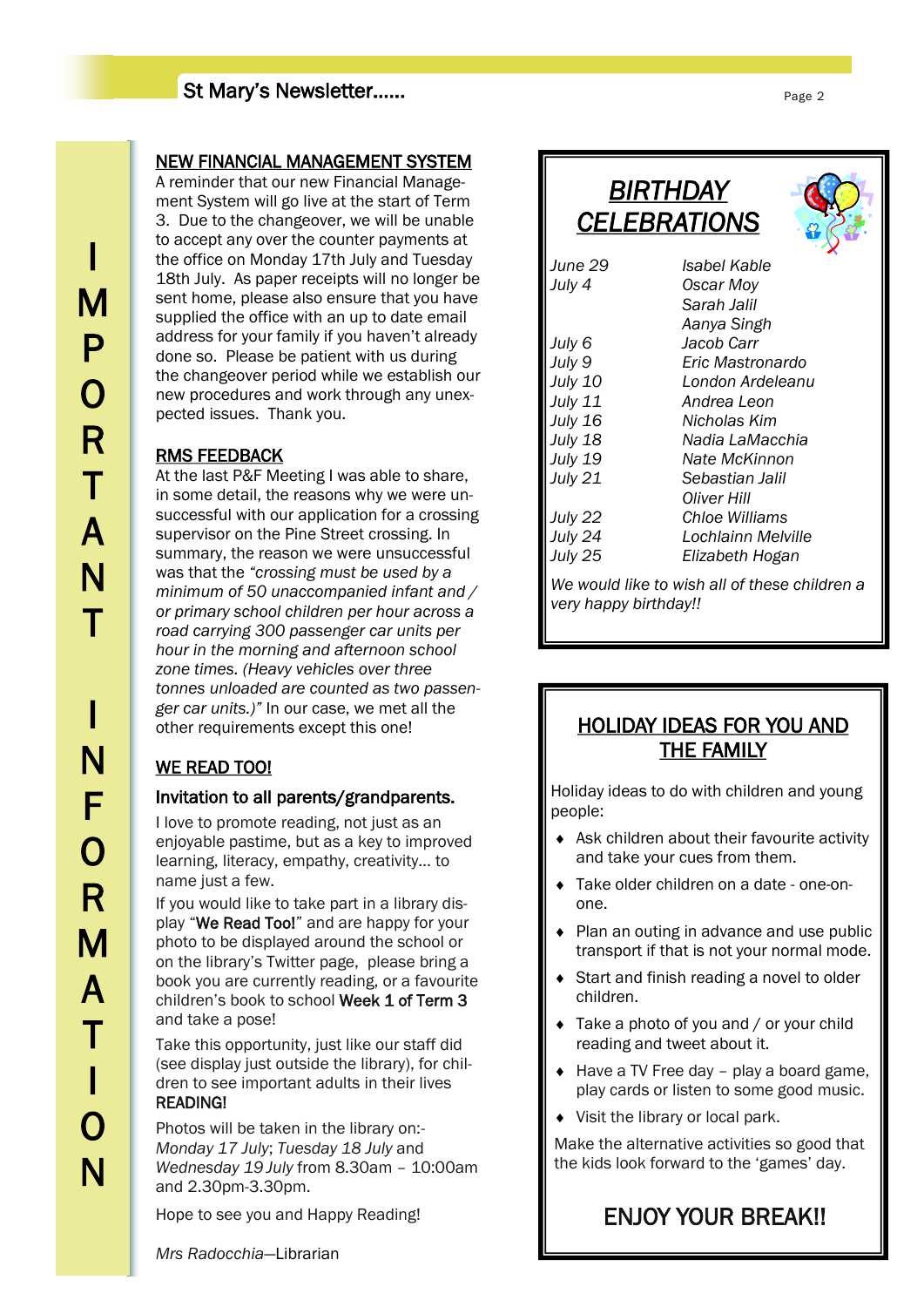#### St Mary's Newsletter….

# TECHNOLOGY...

**Technology News BYOLT in Stage 3 Bring Your Own Learning Technology**



Ethan Marcus Cruz and Eve share some of the great things happening in Stage 3.

There is some very exciting learning happening in Stage 3. Students have their own learning devices in the classroom and this means that technology is always available at home and at school.



 Students always have access to a device at school and at home. Students are accountable for their own devices and this teaches responsibility.

Students can keep in touch with their teachers.

 The class website helps us organise our learning with a calendar that helps students keep on track.

 Access to apps and learning tools that students can use both in the classroom and at home as well as links to other useful sites.

#### **Google Classroom**.



 Teachers can set tasks and assessments that students can work on any time.

 Teachers can give feedback to help inform student learning. Peers can give feedback.

The site is easily navigated.

Teachers can see if students work is handed in on time.

#### **iMovie**



 iMovie is a great way to share our learning. Lets us work collaboratively. iMovie is a great way for visual learners to learn. Shares our learning with a bigger audience. Shares learning with different age groups. Green Screen lets us use different backgrounds.

**Password Security** To make sure that all students have safe and secure access to our network, all student passwords are being reset this week with each student given a unique password. There may be a few disruptions to access for a few days but we will work to minimise this. **Students should not share their passwords with classmates.**

**Woolworth's Earn & Learn** is on again this year. 26<sup>th</sup> July 2017 - 19<sup>th</sup> September 2017

Spend \$10 and get a sticker.

Have your family and friends collect stickers for you. Send the stickers to school.

We then collect fabulous new learning resources.

Maree Jordan—LTST